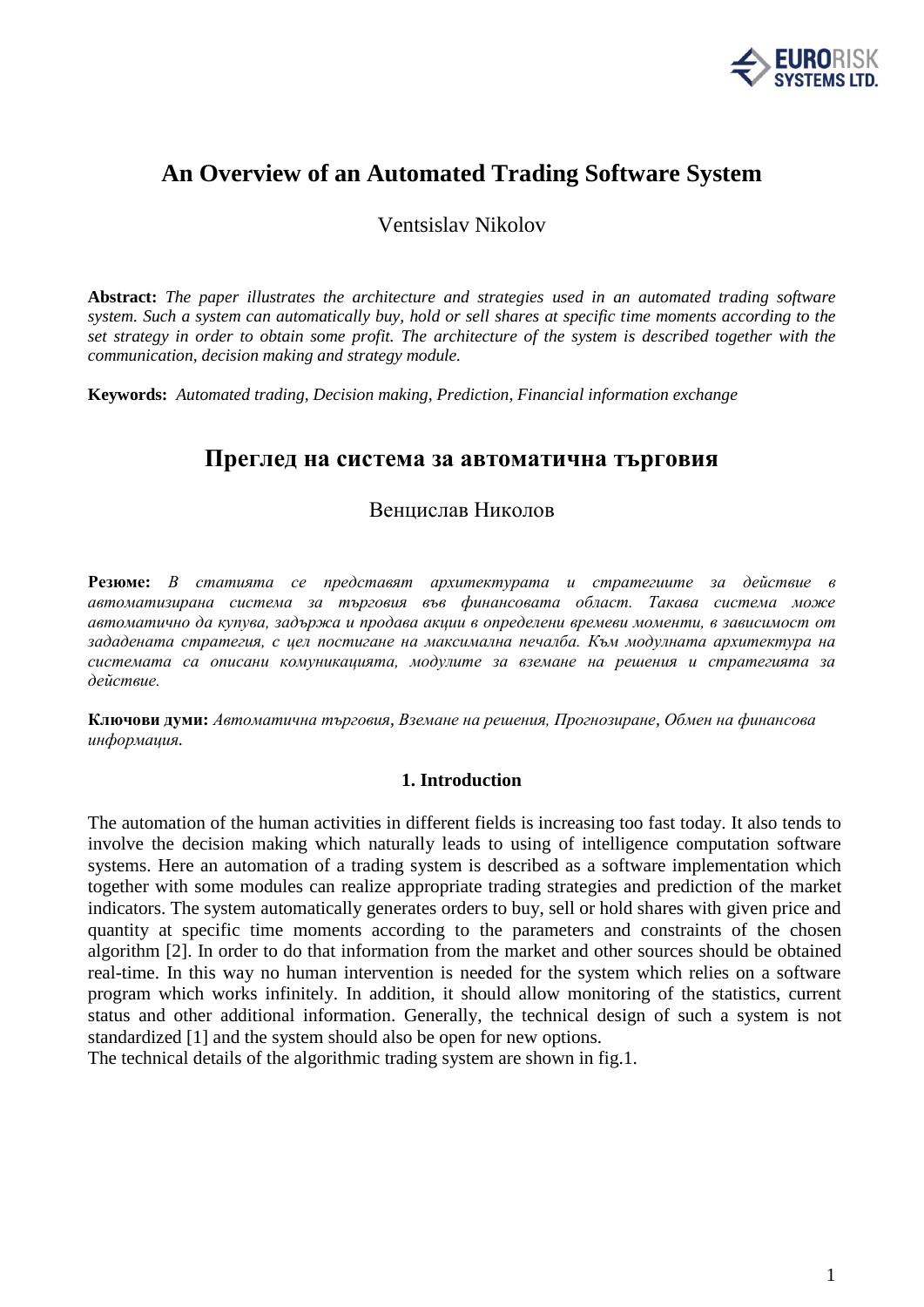



OMS/EMS – Order/Execution Management System

Fig. 1. Description (title) of the figure

The communication module connects the trading system with the rest of the world. It receives information and sends orders about the trades. If the system uses some intelligent approaches of analysing additional information like corporate data, companies' announcements, etc. it should be able to receive that data from certain reliable and authentic data sources. There are some important requirements about the communication which are as follows.

- High speed connection. The connection of the system should be very fast because the difference between successful and unsuccessful trade may be a matter of milliseconds.
- Low latency. The data should be obtained straight from the source providing very low latency.
- Capacity. The system should allow transfer of a huge amount of incoming and outgoing messages. If the capacity of the communication does not withstand to the loading, then it could lead to system algorithms frustration.
- Reliability and recoverability. This requirement concerns not only the communication infrastructure but also the ability of the software to recover after a communication crush. The most important components of the trading system are described below.

**2. Communication**

One commonly used approach for data exchange is by using of the Financial Information eXchange (FIX) protocol. It is an open and free XML protocol for real-time communication using traderelated messages allowing sending and receiving orders as well as messages processing and validation. The data exchange is managed by an engine called FIX Engine which controls the session and application layers of the TCP/IP protocol stack. It also manages the network connections, creates and parses the information messages and recovers the system when an error occurs.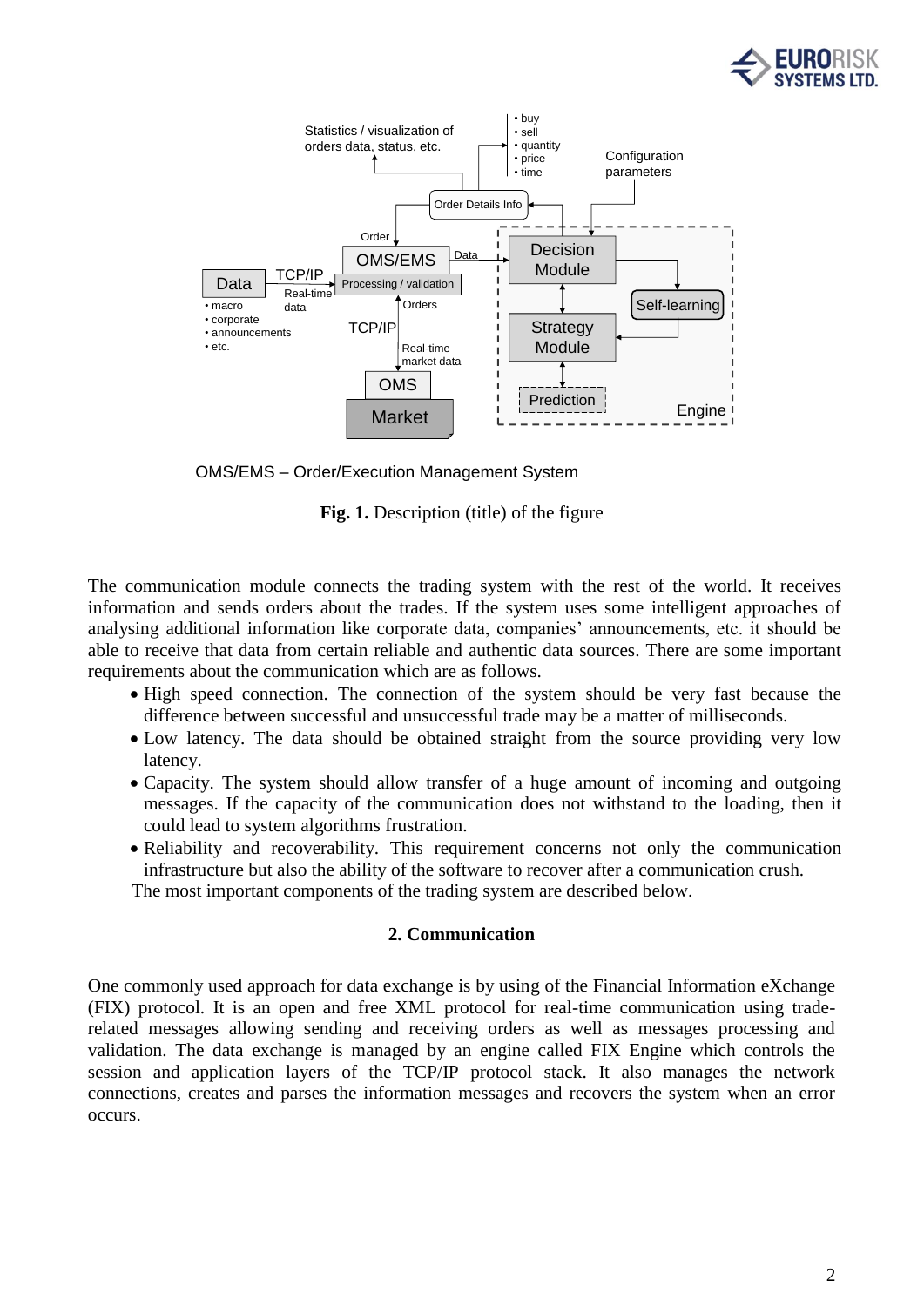

#### **3. Decision making module**

At the core of the trading system engine works a decision-making module. It is responsible for choosing and processing of assets, order type, price, quantity and time of order execution according to the configuration parameters. The orders are technically executed by the Order Management System (OMS) which receives all needed market and corporate data and sends the trading orders. The module should be designed in a way allowing continuously improvement according to any additional client-specific requirements. Moreover, it should be adaptable, self-learning and flexible withstanding to the huge range of possible market scenarios. Thus, some soft computing techniques are appropriate to be applied to the decision-making module.

#### **4. Strategy module**

The strategy module performs the operations required by the strategies chosen by the Decision Making Module. There are many known strategies that could be used. Some of the most commonly used are shown below.

• Volume Weighted Average Price (VWAP). Parameters of this strategy are: start time, end time, max participation rate, level of aggression. In a given moment if the price is lower than intra-day VWAP average the corresponding share should be bought, and when the current price is higher than the average price it should be sold – fig.2. Thus, in short term there will not be loses because the profit range is kept by buying under the average and selling above the average.



**Fig.2.** The VWAP approach used by the strategy module

• The VWAP is calculated in this strategy as shown in (1).

$$
P_{vwap} = \frac{\sum_{j} P_{j} Q_{j}}{\sum_{j} Q_{j}}
$$
\n(1)

where P<sub>vwap</sub> is volume weighted average price  $P_i$  – price of trade j  $Q_i$  – quantity of trade j j – individual trade that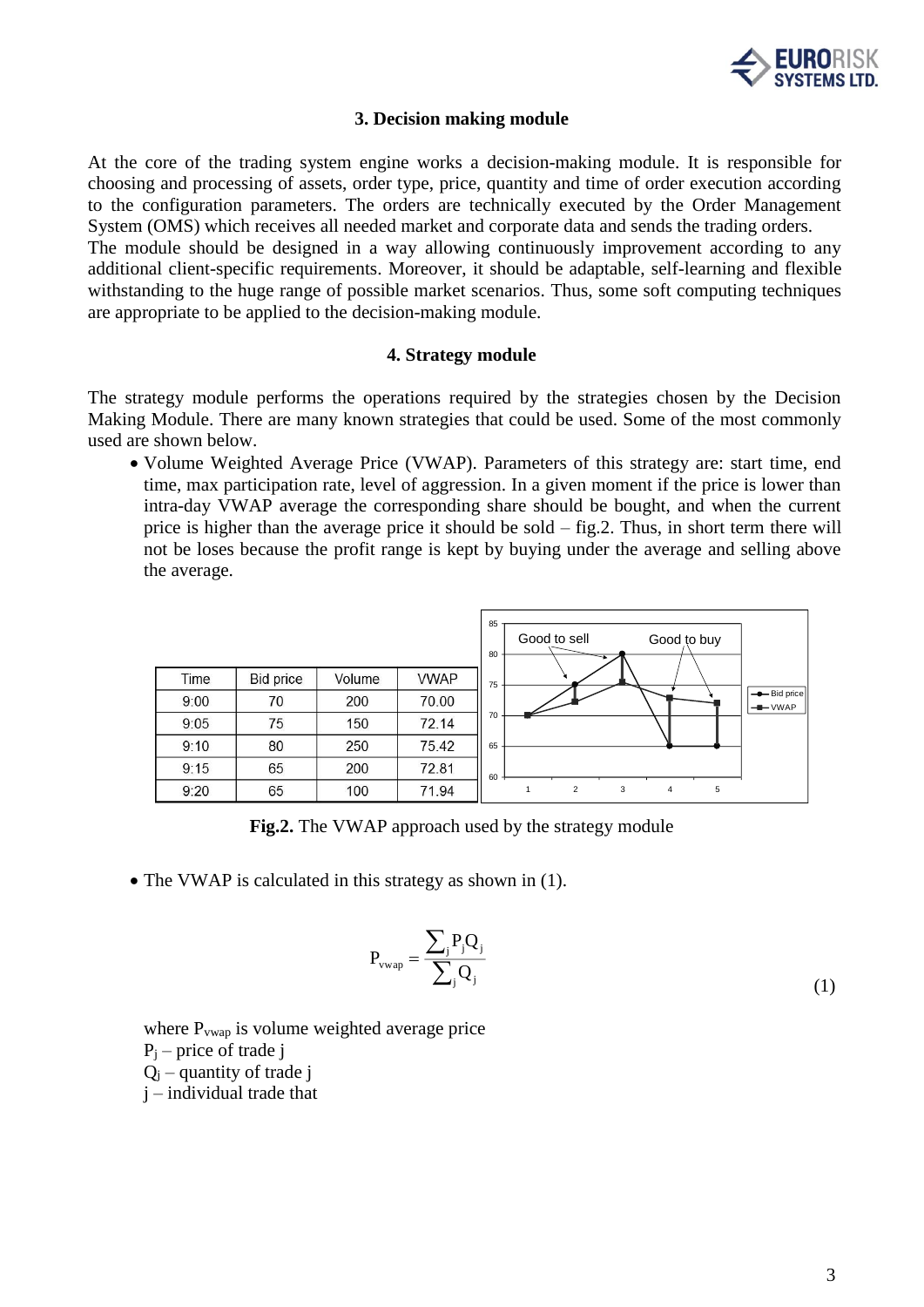

VWAP is often used as a trading benchmark by investors that aim to be as passive as possible in their execution.

- o If current price is below the VWAP benchmark up to the end of the chosen time horizon, the current bid price is determined as good to buying in, but bad for selling out;
- o If current price is above the VWAP benchmark up to the end of the chosen time horizon, the current bid price is determined as good to selling out but bad for buying in.

Thus, there will not be loses in short term as a profit range is kept by buying under the benchmark and selling above the benchmark (e.g. based on intra-day VWAP).

- Mean reversion could be used similarly to the VWAP: the average price is computed for a specified period and when the current price is less than the average, the stock is considered as attractive for purchasing with the expectation that the price will rise, and vice versa, if the current price is expected to fall and it is good for selling if it is above the average price.
- Time weighted average price (TWAP). Parameters of this strategy are: start time, end time, max participation rate, level of aggression. This strategy is used to execute orders over a specific time so to keep the price close to that one which reflects the true market price, i.e. the objective is to minimize the market impact.
- Implementation shortfall. Parameters here are: start time, end time, reference price, participation rate aggressiveness, participation rate tolerance, limit price. This strategy is based on the terms:
	- o Paper portfolio: represents the ideal case where the transaction costs, commission, etc. do not happen.
	- o Actual portfolio: reflects the real markets situation where commissions, etc. are taken into account.
	- $\circ$  Implementation shortfall = Paper portfolio Actual portfolio that is also: theoretical portfolio – implemented portfolio
- Volume participation. Parameters of this strategy are: start time, end time, participation rate and maximum tolerance from participation rate. The objective is to participate in volume as it arises. For example, if the participation rate is 10% and other market participants transacted 10000 shares then 1000 shared have to be executed.

Some other commonly used strategies are: Guerilla, Liquidity, Trend Following, Arbitrage, Mean Reversion, etc. These strategies have some specific parameters: start time, end time, max participation rate, level of aggression, participation rate tolerance and others.

The strategy module may refer to some specific computational modules [3, 4]. For example, as it is shown on fig.1, the prediction module is called from the strategy module. These specific mathematical computations are needed to realize the specific strategy.

The prediction could be performed for:

- **Example 1** Stock prices. The prediction is able to spot trend and patterns more quickly than any human could
- Volumes in case VWAP is used as a benchmark. The daily volume is not known at the beginning of the day but could be predicted. Some techniques also include principal component analysis on the volumes beforehand.

The prediction generally includes data pre-processing, solving of matrix equations (in batch mode or iteratively) and data post-processing. Also because of the self-learning approach some new strategies may also be added and some of them need to use uni-variate or multi-variate prediction from the prediction sub-module in the engine.

When prediction is performed some indicators for the prediction quality should be calculated for preliminary separated test values. Usually additional confidence bounds are used as shown in grey colour around the predicted values in fig.3 where an example of historical values of a time series and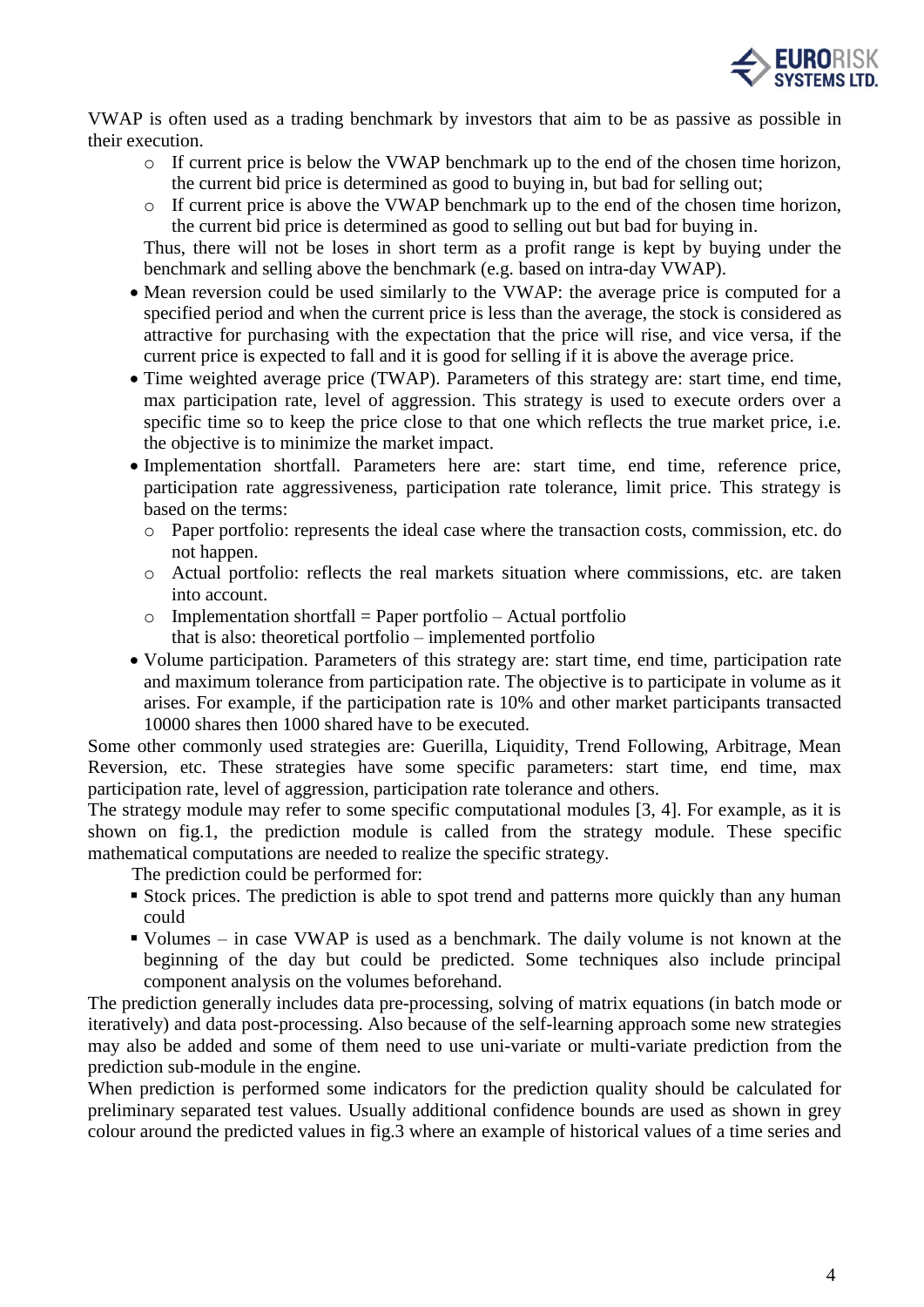

its prediction for a time horizon of ten future values are shown. Usually the confidence levels are 95% or 97.5%.



**Fig.3** Example of time series and prediction for a given time horizon

Often only correct moving direction of the prediction is enough because if only 60-65% of the trades are successfully performed based on the predictions then it could be enough for profit to happen. In Fig. 4 one of the most commonly used approach for time series prediction is shown using the sliding window approach.

There are different mathematical models which work using this approach. The Box-Jenkins approach, autoregressive methods as well as neural networks are amongst them. The work is separated in two stages: model identification and prediction. The first one is based on historical values analysis and the second uses the built model from the first stage in order to generate the predictions. The model identification is in fact an optimization problem and the prediction is filtering the input through the model.



**Fig.4.** Fitting a mathematical model to historical values and prediction